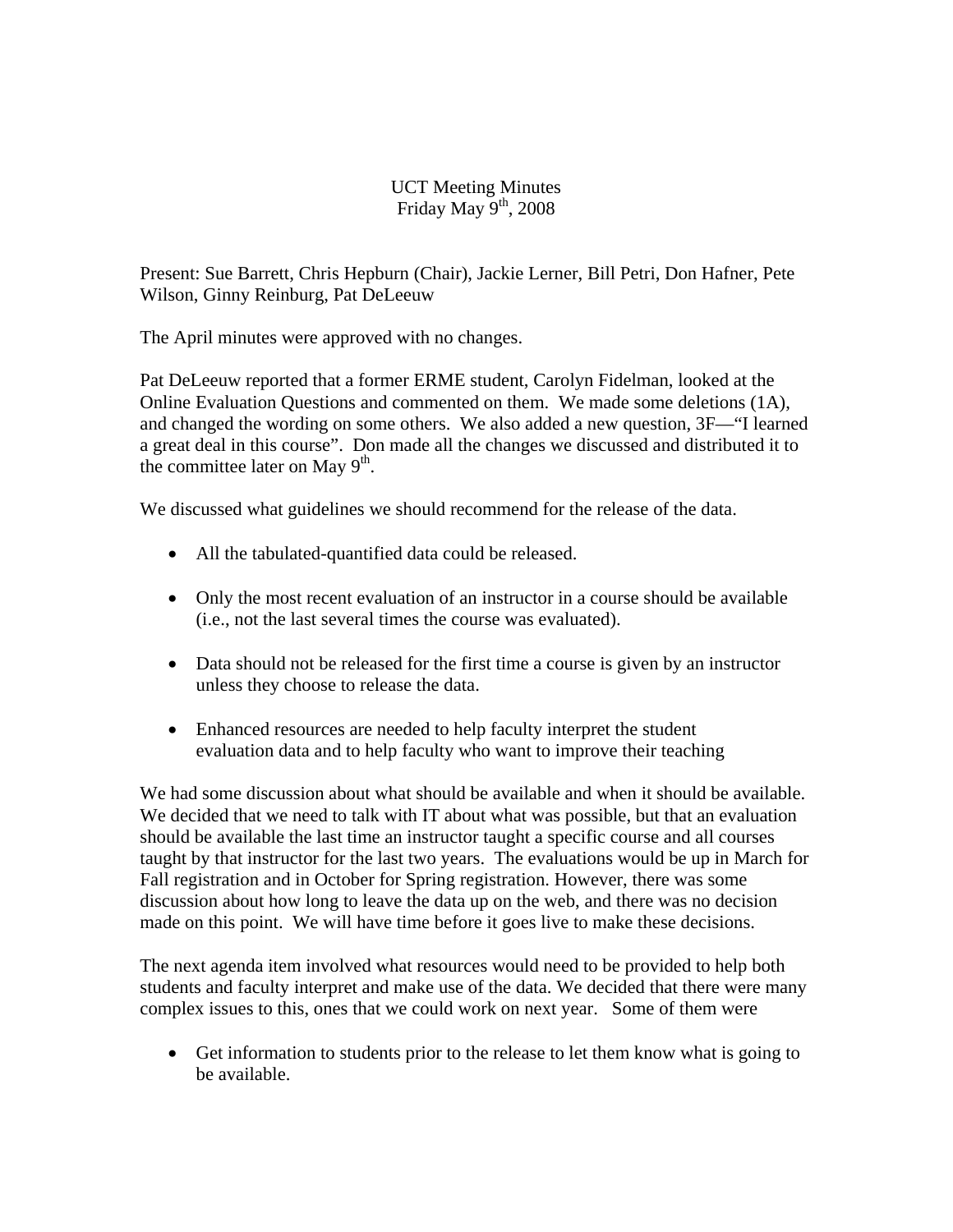- Generate ideas and supports for faculty, chairs, and deans as to how best use the information for faculty development
- Ask Larry Ludlow to come next year for a full discussion of what types of analyses can be done on the data.

Plans for next year:

- Full discussion about how to use the online evaluation data and what resources at the student, faculty and administrative levels are necessary to provide
- Move to a Faculty Teaching Award only (no research award anymore)
- Grade inflation- is it a problem, do we need to do something about it, and if so, what?

Submitted by: Jackie Lerner 5-11-08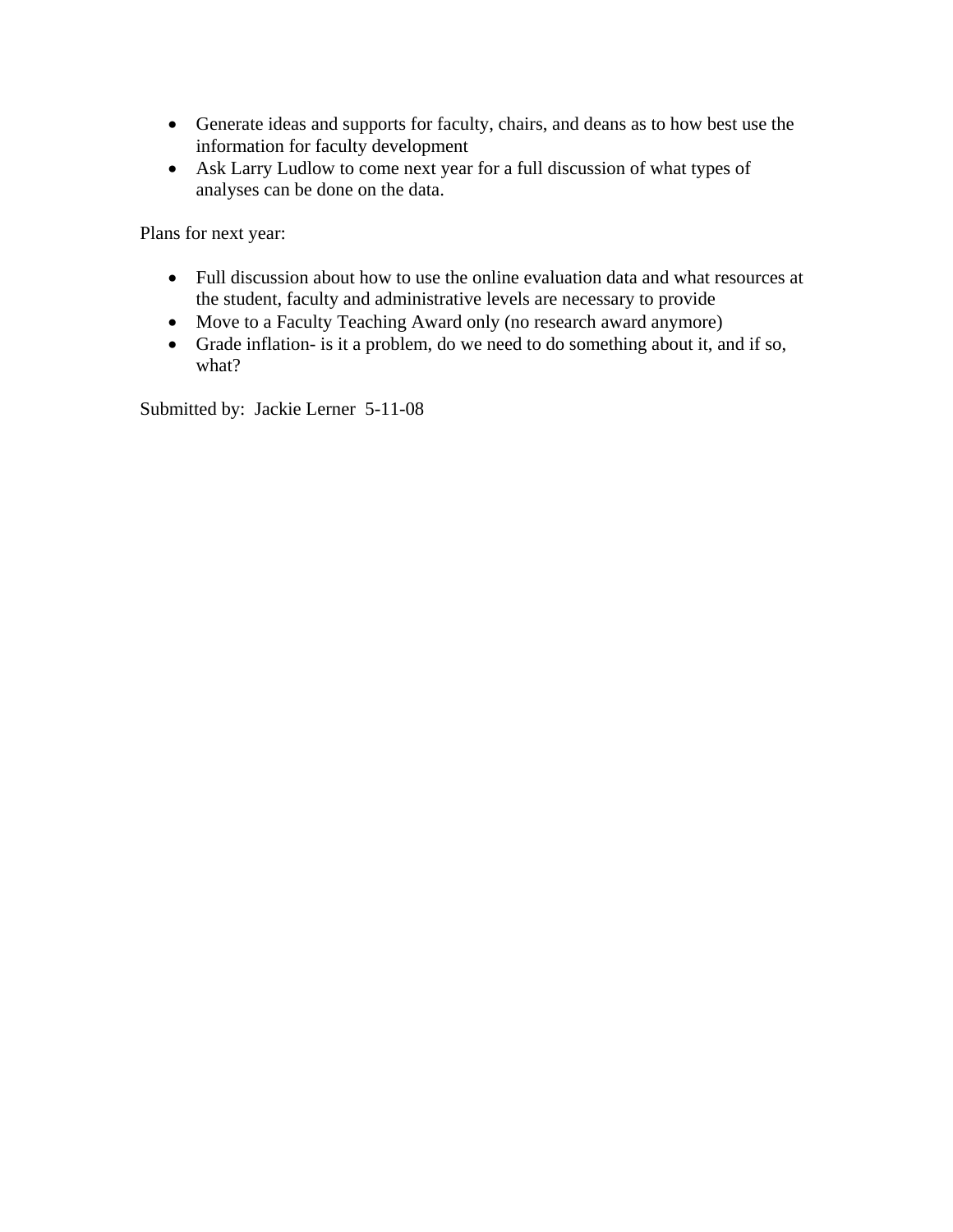# **UCT Proposed Teaching Evaluation Questions**

**(revised per UCT meeting of May 9, 2008)** 

Part A: Note to students: Responses to Part A are anonymously reported to the faculty member, the department chair, the deans, and made available in summary form to other students.

#### **Instructor**

1. Which of the following statements apply to this *instructor*?

| a. The instructor was prepared.<br><b>Strongly Agree</b>                               | Agree     | Uncertain | Disagree | <b>Strongly Disagree</b> |
|----------------------------------------------------------------------------------------|-----------|-----------|----------|--------------------------|
| b. The instructor was available for help outside of class.<br><b>Strongly Agree</b>    | Agree     | Uncertain | Disagree | <b>Strongly Disagree</b> |
| c. The instructor returned assignments/tests conscientiously.<br><b>Strongly Agree</b> | Agree     | Uncertain | Disagree | <b>Strongly Disagree</b> |
| d. The instructor showed enthusiasm about the subject matter.<br><b>Strongly Agree</b> | Agree     | Uncertain | Disagree | <b>Strongly Disagree</b> |
| e. The instructor stimulated interest in the subject matter.<br><b>Strongly Agree</b>  | Agree     | Uncertain | Disagree | <b>Strongly Disagree</b> |
| f. The instructor's explanations were clear.<br><b>Strongly Agree</b>                  | Agree     | Uncertain | Disagree | <b>Strongly Disagree</b> |
| g. The instructor treated students with respect.<br>Strongly Agree                     | Agree     | Uncertain | Disagree | <b>Strongly Disagree</b> |
| 2. How would you rate this <i>instructor</i> overall as a teacher?<br>Excellent        | Very Good | Good      | Fair     | Poor                     |
|                                                                                        |           |           |          |                          |

### **Course**

3. Which of the following statements apply to this *course*?

| a. The course was well organized.<br>Strongly Agree                                                                                                               | Agree     | Uncertain | Disagree | <b>Strongly Disagree</b> |  |  |
|-------------------------------------------------------------------------------------------------------------------------------------------------------------------|-----------|-----------|----------|--------------------------|--|--|
| b. The course generally followed the syllabus.<br><b>Strongly Agree</b>                                                                                           | Agree     | Uncertain | Disagree | <b>Strongly Disagree</b> |  |  |
| c. Class attendance was necessary for learning the course material.<br>Uncertain<br>Disagree<br><b>Strongly Agree</b><br><b>Strongly Disagree</b><br>Agree        |           |           |          |                          |  |  |
| d. The course was intellectually challenging.<br><b>Strongly Agree</b>                                                                                            | Agree     | Uncertain | Disagree | <b>Strongly Disagree</b> |  |  |
| e. Compared to similar courses (i.e. core, major, etc.), this course required:<br>Much More Effort More Effort About the Same Effort Less Effort Much Less Effort |           |           |          |                          |  |  |
| 4. How would you rate this <i>course</i> overall?<br>Excellent                                                                                                    | Very Good | Good      | Fair     | Poor                     |  |  |

Part B. Note to students: Answers to these open-ended questions go only to the instructor, the department chair, and the deans.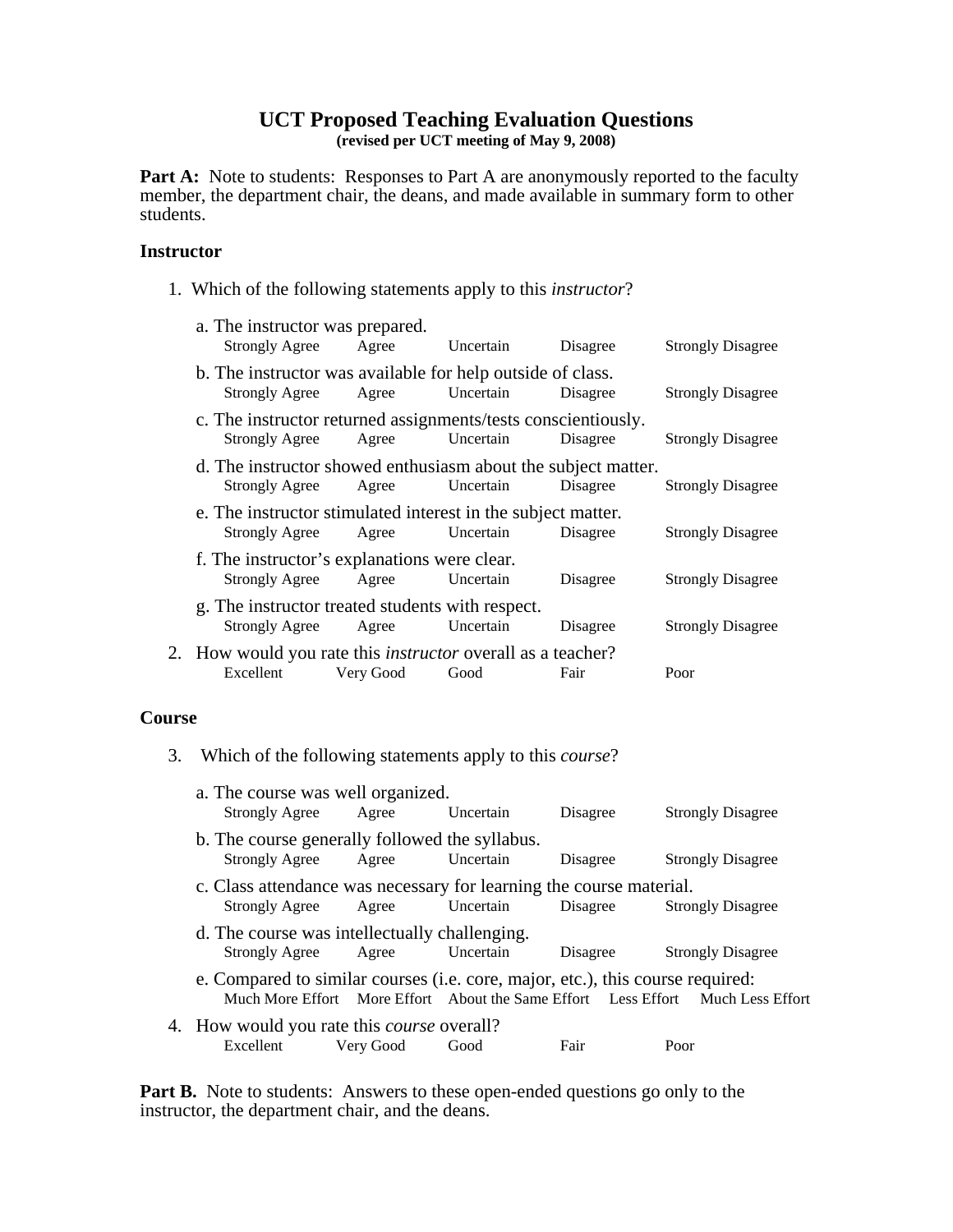1. What are the strengths of this course?

2. How could the instructor improve the course?

3. Would you recommend this course to other students, majors etc.? Why or why

not?

4. Additional comments:

Part C. Faculty Prepared Questions. Note to students: Answers to Part C go only to the instructor.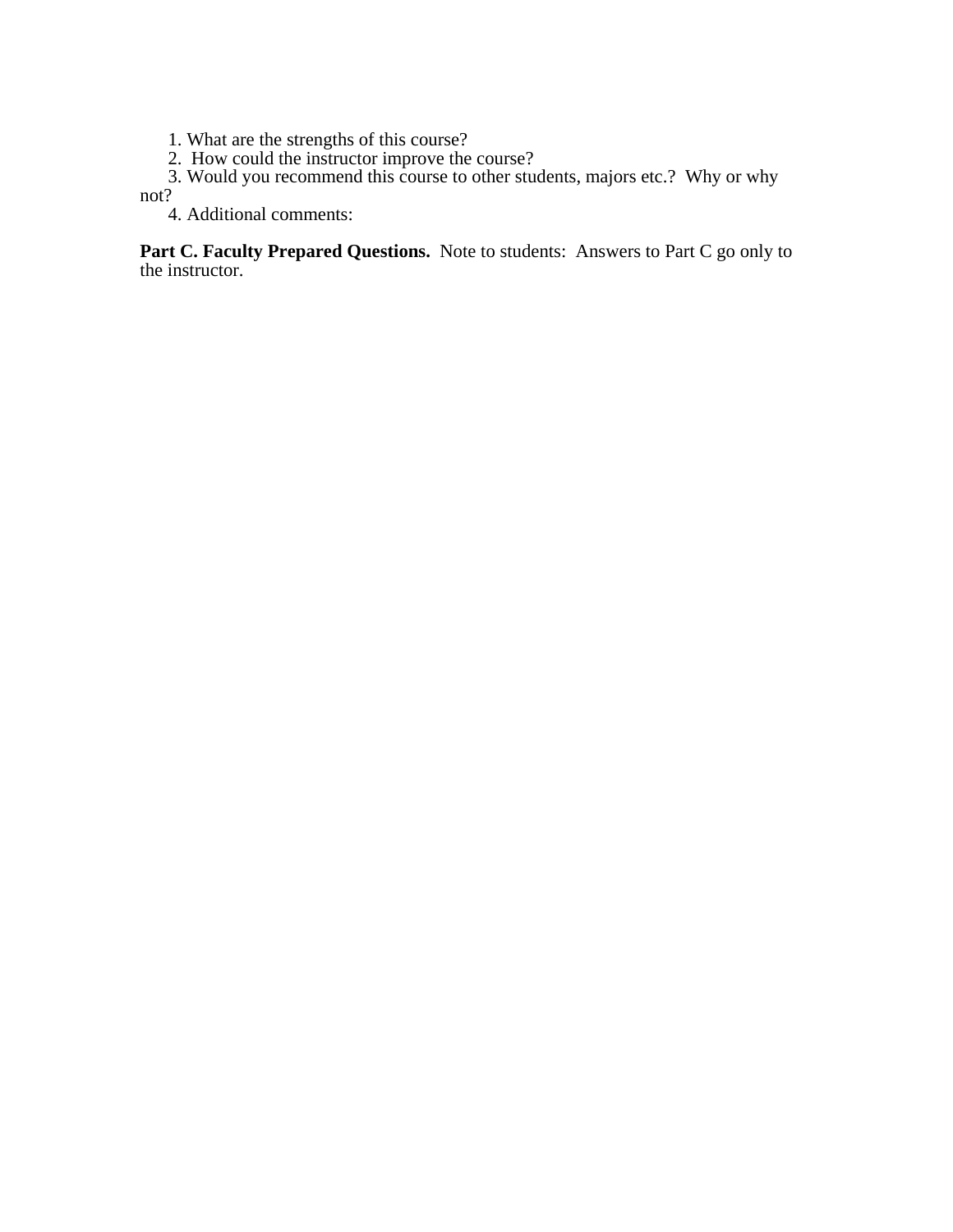# **Current Teaching Evaluation Questions**

## **Part A.**

| 1. What rating does this instructor deserve as a teacher?                                                                                   |                                |                            |           |                          |  |
|---------------------------------------------------------------------------------------------------------------------------------------------|--------------------------------|----------------------------|-----------|--------------------------|--|
| Poor                                                                                                                                        | Acceptable                     | Good                       | Very Good | Excellent                |  |
| 2. Regular class attendance was necessary for learning the required content.<br>Strongly Agree Agree                                        |                                | Uncertain                  | Disagree  | <b>Strongly Disagree</b> |  |
| 3. The course helped me to acquire factual information.                                                                                     | Strongly Agree Agree Uncertain |                            | Disagree  | <b>Strongly Disagree</b> |  |
| 4. The course helped me to understand principles and concepts.<br>Strongly Agree Agree<br>Uncertain<br>Disagree<br><b>Strongly Disagree</b> |                                |                            |           |                          |  |
| 5. Instructor was available for help outside of class.<br>Strongly Agree Agree                                                              |                                | <b>Example 1</b> Uncertain | Disagree  | <b>Strongly Disagree</b> |  |
| 6. Compared to other courses having the same credits and hours, the time required<br>for this course was:                                   |                                |                            |           |                          |  |
| Much Less                                                                                                                                   | Less                           | The Same                   | More      | Much More                |  |

Part B. Note to students: Answers to these open-ended questions go only to the instructor.

- 1. What are the strengths of this instructor?
- 2. How could this instructor improve the course?
- 3. Additional comments:

Part C. Faculty Prepared Questions. Note to students: Answers to Part C go only to the instructor.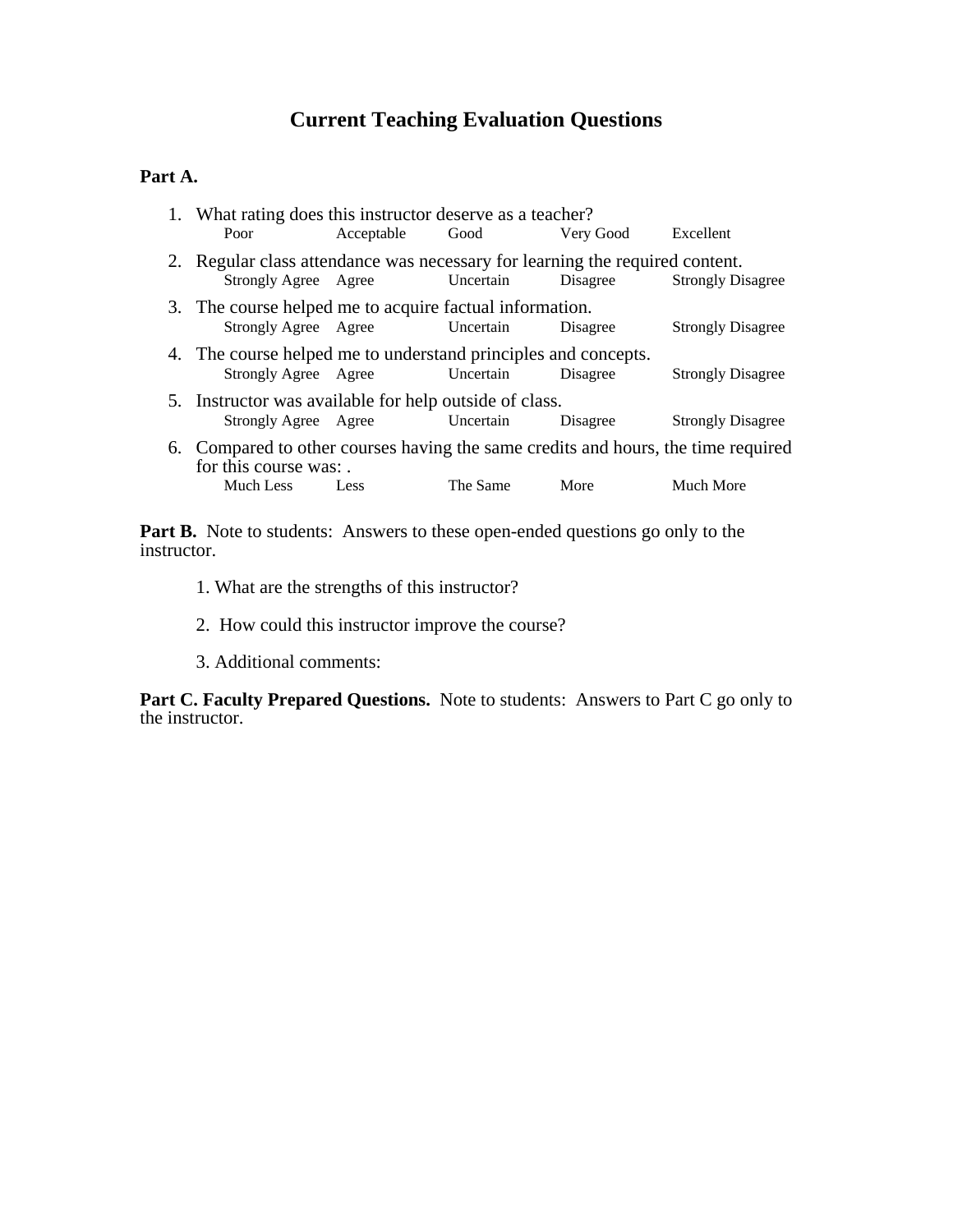### **UCT Guidelines for the Potential Release of Electronic Course Evaluation Data to Students and the BC Community—5-9-08**

The guidelines include:

 1. The release would only be available to the BC community and be password protected.

 2. The release would include all the tabulated material, but only the tabulated material, in a quantified format similar to that which a faculty member receives, perhaps without the Department and College averages.

 3. The data would not be released for the first time an instructor gives a particular course, whether a new faculty member or an experienced faculty member giving a course for the first time, unless they choose to release the data.

 4. Only the most recent evaluation of an instructor in a given course should be available as well as the data from the instructors other courses during the past two years (or four semesters of teaching).

 5. The release would be at the time of advising and registration for courses, i.e., approximately mid-March for the spring registration period and Nov. 1 for the fall registration period. This data should be linked to other information about a course. For instance, if a student were to be interested in GE 132 taught by Prof. Hepburn, they could go to the web page listing the course description and the most recent syllabus. On this page would also be links to the student evaluation data. Link (A) would take the student to the most recent evaluation of GE 132 as taught by Prof. Hepburn (but not as taught by others). Link B would take the student to the evaluations of all Prof. Hepburn's courses during the past two years or four semesters. Note, since every course is not taught every year, it means that some data will need to be maintained in files for a couple of years. It would not be useful to provide data to students more than 4 or 5 years old if a course hasn't been taught in this time.

 6. At the May meeting the UCT finalized its recommendation for a new student course questionnaire. Both Pat DeLeeuw and Don Hafner have this and I've attached a copy. The UCT recommends that, if possible, the new questionnaire be used for the fall evaluation period next December (2008). The new questionnaire has essentially the same format as the current form but with more questions. Thus, there shouldn't be any technical issues with it. We would then hope to be able to go online with the release of data to students using only the results of this new form starting next spring, i.e., about mid-March. Since there will be only a limited number of courses that are taught both spring and fall semesters, it will allow for the gradual implementation of the release system. Gradually, the database of student evaluations will be built up. We do no believe release of any data from evaluations previous to next fall (i.e., those using the old form) should be released.